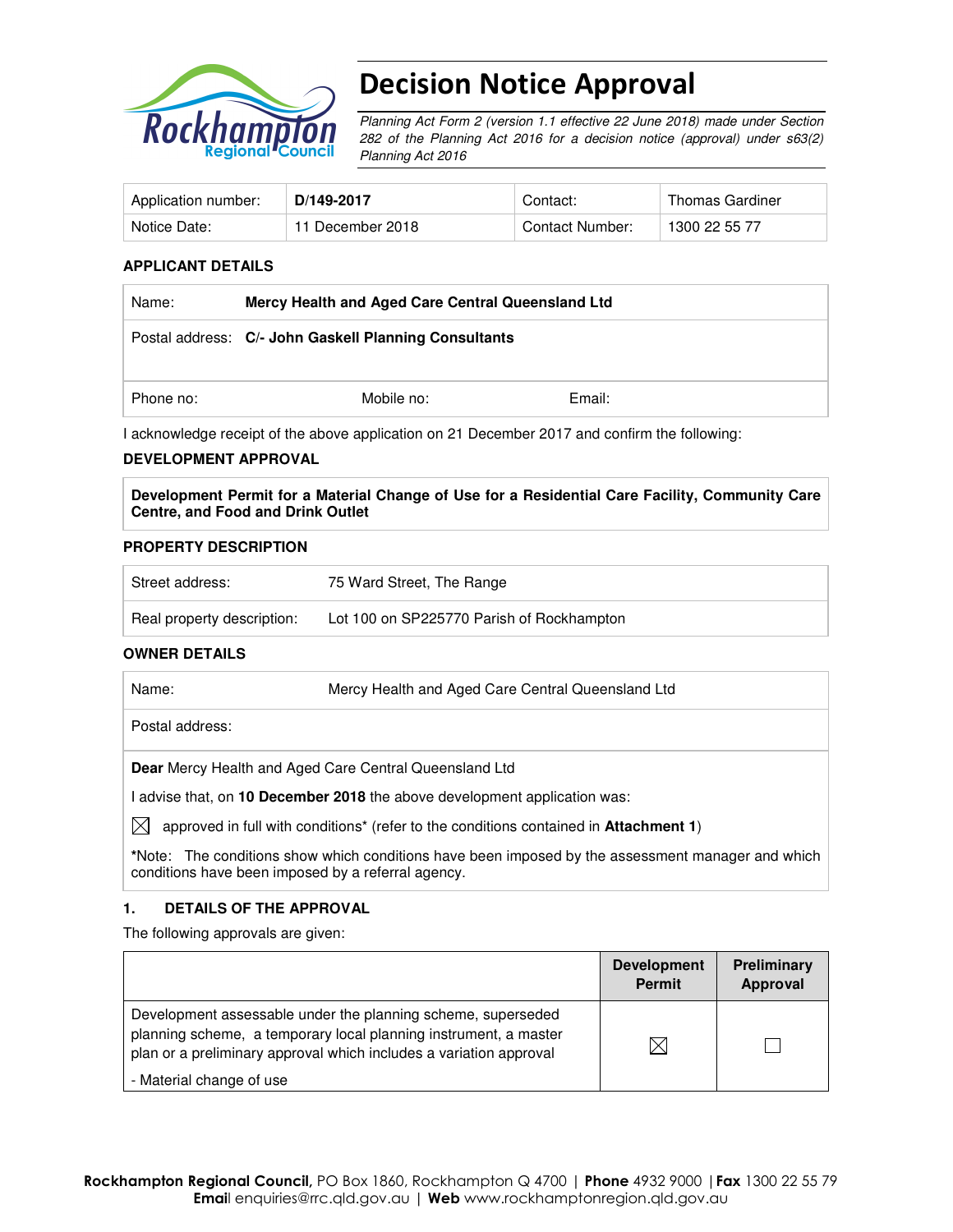# **2. CONDITIONS**

This approval is subject to the conditions in Attachment 1.

#### **3. FURTHER DEVELOPMENT PERMITS REQUIRED**

Please be advised that the following development permits are required to be obtained before the development can be carried out:

| Type of development permit required | Subject of the required development permit |
|-------------------------------------|--------------------------------------------|
| <b>Operational Works</b>            | <b>Access and Parking Works</b>            |
|                                     | <b>Stormwater Works</b>                    |
|                                     | Site Works                                 |
| <b>Building Works</b>               |                                            |
| Plumbing and Drainage Works         |                                            |

#### **4. SUBMISSIONS NIL**

#### **5. REFERRAL AGENCIES NIL**

# **6. THE APPROVED PLANS**

**The approved development must be completed and maintained generally in accordance with the approved drawings and documents:** 

| Drawing/report title            | Prepared by                              | Date            | Reference<br>number      | Version        |
|---------------------------------|------------------------------------------|-----------------|--------------------------|----------------|
| <b>Proposed Site Plan</b>       | <b>Bickerton Masters</b>                 | 19 October 2018 | DA110                    | P7             |
| Floor Plan                      | <b>Bickerton Masters</b>                 | 18 October 2018 | DA200                    | P <sub>5</sub> |
| External Works Plan             | <b>Bickerton Masters</b>                 | 18 October 2018 | <b>DA111</b>             | P <sub>2</sub> |
| Landscape Plan                  | <b>Bickerton Masters</b>                 | 18 October 2018 | DA112                    | P <sub>2</sub> |
| Elevations                      | <b>Bickerton Masters</b>                 | 18 October 2018 | DA300                    | P <sub>2</sub> |
| Stormwater<br>Management Report | Calibre Professional<br>Services Pty Ltd | 18 October 2018 | $\overline{\phantom{a}}$ | A              |

### **7. CURRENCY PERIOD FOR THE APPROVAL (s.85 of the Planning Act)**

The standard currency periods stated in section 85 of Planning Act 2016 apply to each aspect of development in this approval, if not stated in the conditions of approval attached.

#### **8. STATEMENT OF REASONS**

| Description of the development | The proposed development is for Material Change of Use -<br>Residential Care Facility, Community Care Centre and Food and<br>Drink Outlet                                                                                                                             |  |
|--------------------------------|-----------------------------------------------------------------------------------------------------------------------------------------------------------------------------------------------------------------------------------------------------------------------|--|
| <b>Reasons for Decision</b>    | The proposal is for a community facility which is consistent<br>a)<br>with the amenity and characteristics of the surrounding<br>residential area:                                                                                                                    |  |
|                                | The development is an extension to an existing use currently<br>b)<br>located on the subject site which has residential connotations<br>being associated with an Aged Care Facility which operates in<br>conjunction with the adjoining Mater Misericordiae Hospital; |  |
|                                | The proposed use does not compromise the strategic<br>C)<br>framework in the Rockhampton Region Planning Scheme<br>2015:                                                                                                                                              |  |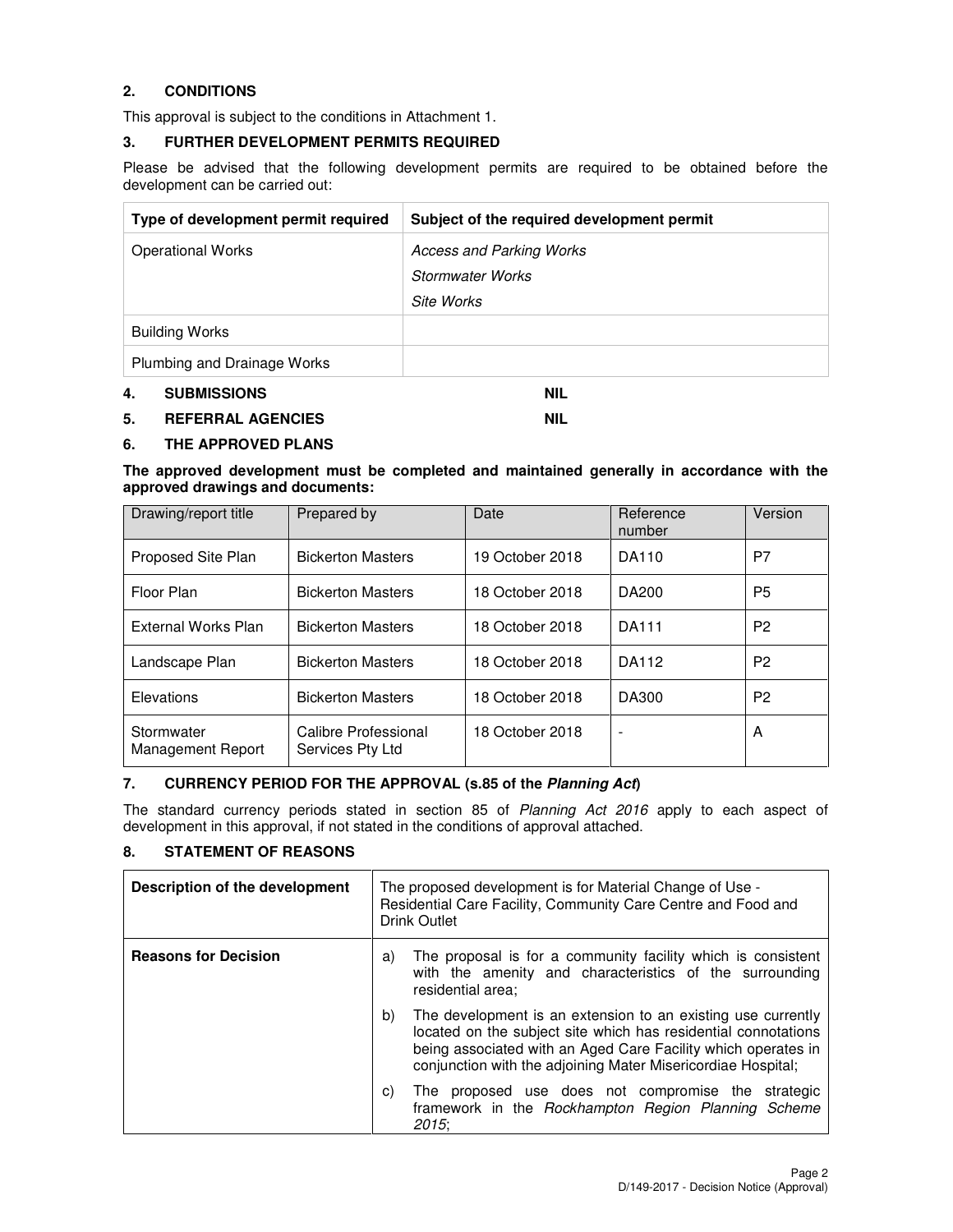|                                                 | d)<br>Assessment of the development against the relevant zone<br>purpose, planning scheme codes and planning scheme<br>policies demonstrates that the proposed development will not<br>cause significant adverse impacts on the surrounding natural<br>environment, built environment and infrastructure, community<br>facilities, or local character and amenity;<br>The proposed development does not compromise the relevant<br>e)<br>State Planning Policy; and<br>f)<br>On balance, the application should be approved because the<br>circumstances favour Council exercising its discretion to |                                                                                                                                                                                                                                                                                                                                                                                                                |  |
|-------------------------------------------------|------------------------------------------------------------------------------------------------------------------------------------------------------------------------------------------------------------------------------------------------------------------------------------------------------------------------------------------------------------------------------------------------------------------------------------------------------------------------------------------------------------------------------------------------------------------------------------------------------|----------------------------------------------------------------------------------------------------------------------------------------------------------------------------------------------------------------------------------------------------------------------------------------------------------------------------------------------------------------------------------------------------------------|--|
|                                                 |                                                                                                                                                                                                                                                                                                                                                                                                                                                                                                                                                                                                      | approve the application even though the development does<br>not comply with an aspect of the assessment benchmarks.                                                                                                                                                                                                                                                                                            |  |
| <b>Assessment Benchmarks</b>                    | The proposed development was assessed against the following<br>assessment benchmarks:                                                                                                                                                                                                                                                                                                                                                                                                                                                                                                                |                                                                                                                                                                                                                                                                                                                                                                                                                |  |
|                                                 | $\bullet$                                                                                                                                                                                                                                                                                                                                                                                                                                                                                                                                                                                            | Low Density Residential Zone Code;                                                                                                                                                                                                                                                                                                                                                                             |  |
|                                                 |                                                                                                                                                                                                                                                                                                                                                                                                                                                                                                                                                                                                      | Access, Parking and Transport Code;                                                                                                                                                                                                                                                                                                                                                                            |  |
|                                                 | $\bullet$                                                                                                                                                                                                                                                                                                                                                                                                                                                                                                                                                                                            | Landscape Code;                                                                                                                                                                                                                                                                                                                                                                                                |  |
|                                                 |                                                                                                                                                                                                                                                                                                                                                                                                                                                                                                                                                                                                      | Stormwater Management Code;                                                                                                                                                                                                                                                                                                                                                                                    |  |
|                                                 |                                                                                                                                                                                                                                                                                                                                                                                                                                                                                                                                                                                                      | Water and Sewer Code; and                                                                                                                                                                                                                                                                                                                                                                                      |  |
|                                                 | Works Code.                                                                                                                                                                                                                                                                                                                                                                                                                                                                                                                                                                                          |                                                                                                                                                                                                                                                                                                                                                                                                                |  |
| <b>Compliance with assessment</b><br>benchmarks | The development was assessed against all of the assessment<br>benchmarks listed above and complies with all of these with the<br>exception(s) listed below.                                                                                                                                                                                                                                                                                                                                                                                                                                          |                                                                                                                                                                                                                                                                                                                                                                                                                |  |
|                                                 | <b>Assessment</b><br><b>Benchmark</b>                                                                                                                                                                                                                                                                                                                                                                                                                                                                                                                                                                | Reasons for the approval despite non-<br>compliance with benchmark                                                                                                                                                                                                                                                                                                                                             |  |
|                                                 | Low Density<br>Residential<br>Zone Code                                                                                                                                                                                                                                                                                                                                                                                                                                                                                                                                                              | The development area is fronting an Urban<br>Access Street (Spencer Street). It is not<br>anticipated that the development will affect<br>the functional capacity of Spencer Street or                                                                                                                                                                                                                         |  |
|                                                 |                                                                                                                                                                                                                                                                                                                                                                                                                                                                                                                                                                                                      | the surrounding road network. The proposal<br>will not result in a significant increase in traffic<br>volumes, with any additional traffic only being<br>created by the additional ten (10) staff<br>members which will be employed on the site.                                                                                                                                                               |  |
|                                                 |                                                                                                                                                                                                                                                                                                                                                                                                                                                                                                                                                                                                      | Further, the subject site is still considered<br>highly accessible given its proximity to the<br>adjoining Mater Misericordiae Hospital and<br>the bus network which operates on Spencer<br>Street. As such,<br>the proposal<br>is<br>still<br>considered to<br>located on a<br>be<br>highly<br>accessible site given its proximity to the<br>Mater Misericordiae Hospital and<br>public<br>transport network. |  |
| Matters prescribed by regulation                |                                                                                                                                                                                                                                                                                                                                                                                                                                                                                                                                                                                                      | The State Planning Policy - Part E;                                                                                                                                                                                                                                                                                                                                                                            |  |
|                                                 |                                                                                                                                                                                                                                                                                                                                                                                                                                                                                                                                                                                                      | The Central Queensland Regional Plan;                                                                                                                                                                                                                                                                                                                                                                          |  |
|                                                 |                                                                                                                                                                                                                                                                                                                                                                                                                                                                                                                                                                                                      | The Rockhampton Region Planning Scheme 2015;                                                                                                                                                                                                                                                                                                                                                                   |  |
|                                                 |                                                                                                                                                                                                                                                                                                                                                                                                                                                                                                                                                                                                      | The common material, being the material submitted with the                                                                                                                                                                                                                                                                                                                                                     |  |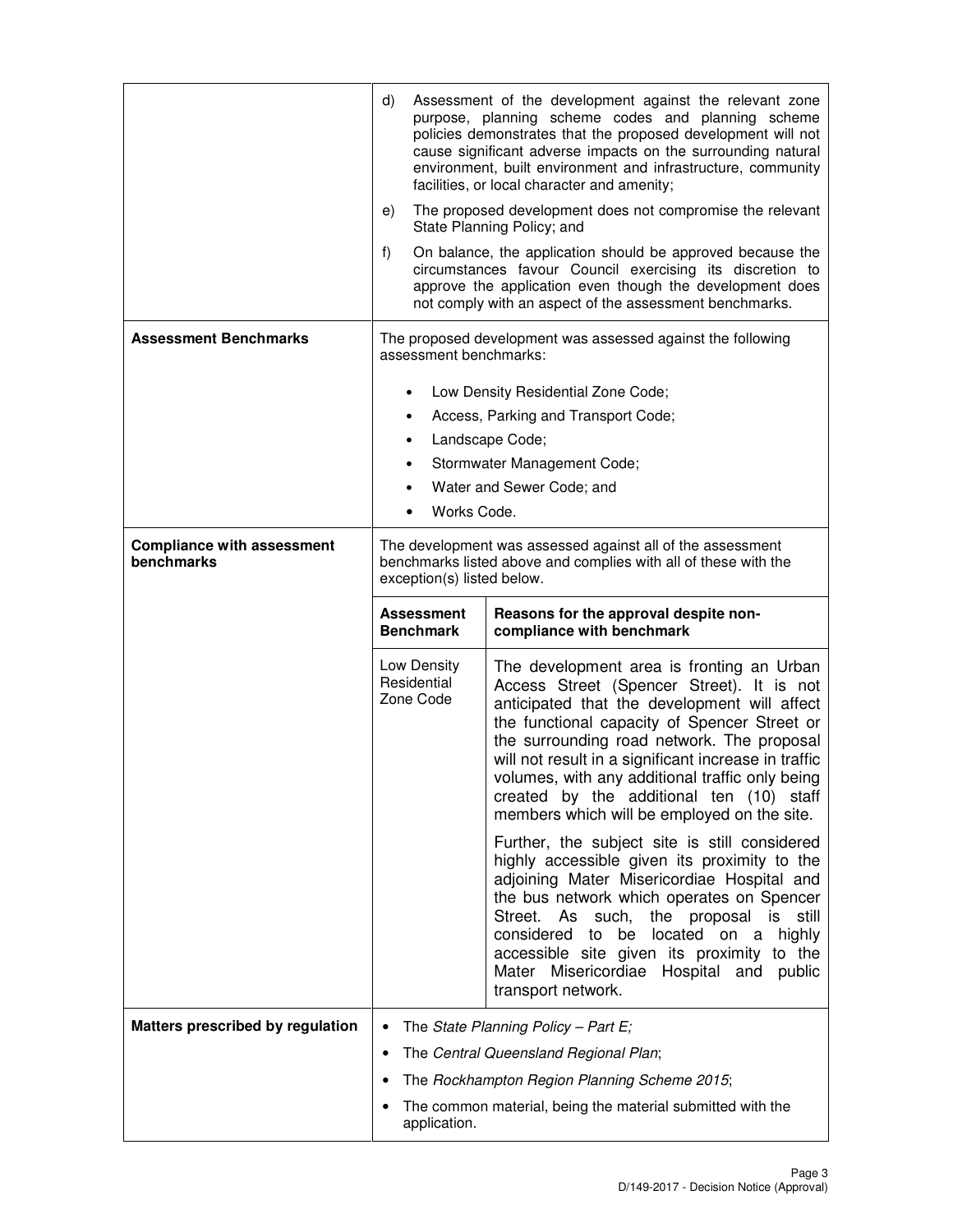# **9. APPEAL RIGHTS**

The rights of an applicant to appeal to a tribunal or the Planning and Environment Court against a decision about a development application are set out in chapter 6, part 1 of the Planning Act 2016. There may also be a right to make an application for a declaration by a tribunal (see chapter 6, part 2 of the Planning Act 2016).

#### Appeal by an applicant

An applicant for a development application may appeal to the Planning and Environment Court against the following:

- the refusal of all or part of the development application
- a provision of the development approval
- the decision to give a preliminary approval when a development permit was applied for
- a deemed refusal of the development application.

An applicant may also have a right to appeal to the Development tribunal. For more information, see schedule 1 of the Planning Act 2016.

#### Appeal by an eligible submitter

An eligible submitter for a development application may appeal to the Planning and Environment Court against the decision to approve the application, to the extent the decision relates to:

- any part of the development application that required impact assessment
- a variation request.

The timeframes for starting an appeal in the Planning and Environment Court are set out in section 229 of the Planning Act 2016.

**Attachment 2** is an extract from the Planning Act 2016 that sets out the applicant's appeal rights and the appeal rights of a submitter.

#### **10. WHEN THE DEVELOPMENT APPROVAL TAKES EFFECT**

This development approval takes effect:

From the time the decision notice is given – if there is no submitter and the applicant does not appeal the decision to the court.

#### Or

When the submitter's appeal period ends – if there is a submitter and the applicant does not appeal the decision to the court.

Or

Subject to the decision of the court, when the appeal is finally decided  $-$  if an appeal is made to the court.

### **11. ASSESSMENT MANAGER**

| Name: | Tarnya Fitzgibbon             | Signature: | Date: 11 December 2018 |
|-------|-------------------------------|------------|------------------------|
|       | <b>COORDINATOR</b>            |            |                        |
|       | <b>DEVELOPMENT ASSESSMENT</b> |            |                        |

#### **Attachment 1 – Conditions of the approval**

**Part 1 – Conditions imposed by the assessment manager** [Note: where a condition is imposed about infrastructure under Chapter 4 of the Planning Act 2016, the relevant provision of the Act under which this condition was imposed must be specified.]

#### **Attachment 2—Extract on appeal rights**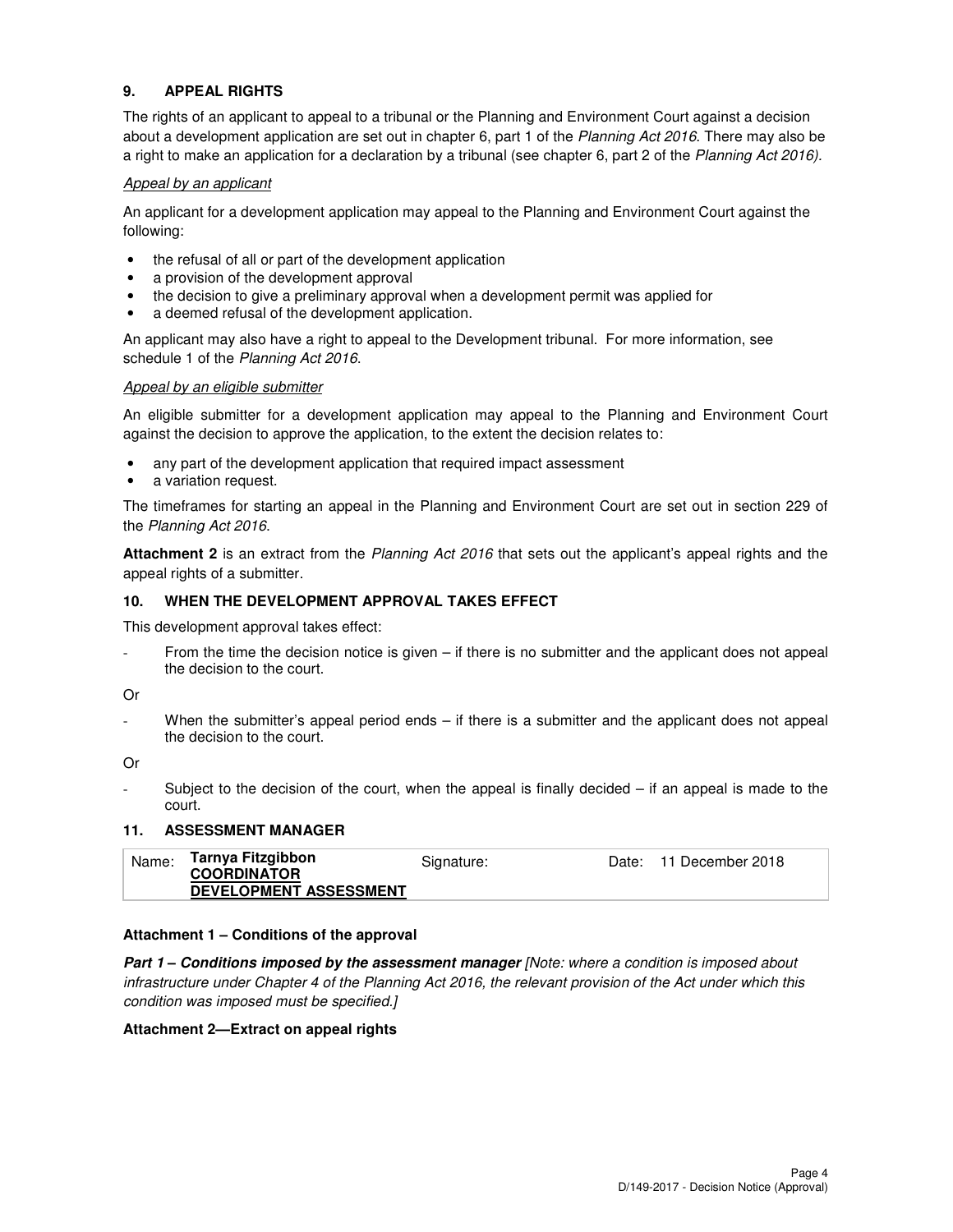

# **Attachment 1 – Part 1 Rockhampton Regional Council Conditions**

Planning Act 2016

# 1.0 ADMINISTRATION

- 1.1 The Developer and his employee, agent, contractor or invitee is responsible for ensuring compliance with the conditions of this development approval.
- 1.2 Where these Conditions refer to "Council" in relation to requiring Council to approve or to be satisfied as to any matter, or conferring on the Council a function, power or discretion, that role may be fulfilled in whole or in part by a delegate appointed for that purpose by the Council.
- 1.3 All conditions, works, or requirements of this development approval must be undertaken, completed, and be accompanied by an Approval Certificate for any operational works required by this development approval:
	- 1.3.1 to Council's satisfaction;
	- 1.3.2 at no cost to Council; and
	- 1.3.3 prior to the commencement of the use,

unless otherwise stated.

- 1.4 Infrastructure requirements of this development approval must be contributed to the relevant authorities, where applicable, at no cost to Council, prior to the commencement of the use, unless otherwise stated.
- 1.5 The following further Development Permits must be obtained prior to the commencement of any works associated with their purposes:
	- 1.5.1 Operational Works:
		- (i) Access and Parking Works;
		- (ii) Stormwater Works;
		- (iii) Site Works;
	- 1.5.2 Plumbing and Drainage Works; and
	- 1.5.3 Building Works.
- 1.6 All Development Permits for Operational Works and Plumbing and Drainage Works must be obtained prior to the issue of a Development Permit for Building Works.
- 1.7 All works must be designed, constructed and maintained in accordance with the relevant Council policies, guidelines and standards, unless otherwise stated.
- 1.8 All engineering drawings/specifications, design and construction works must be in accordance with the requirements of the relevant Australian Standards and must be approved, supervised and certified by a Registered Professional Engineer of Queensland.

# 2.0 APPROVED PLANS AND DOCUMENTS

2.1 The approved development must be completed and maintained generally in accordance with the approved plans and documents, except where amended by any condition of this development approval: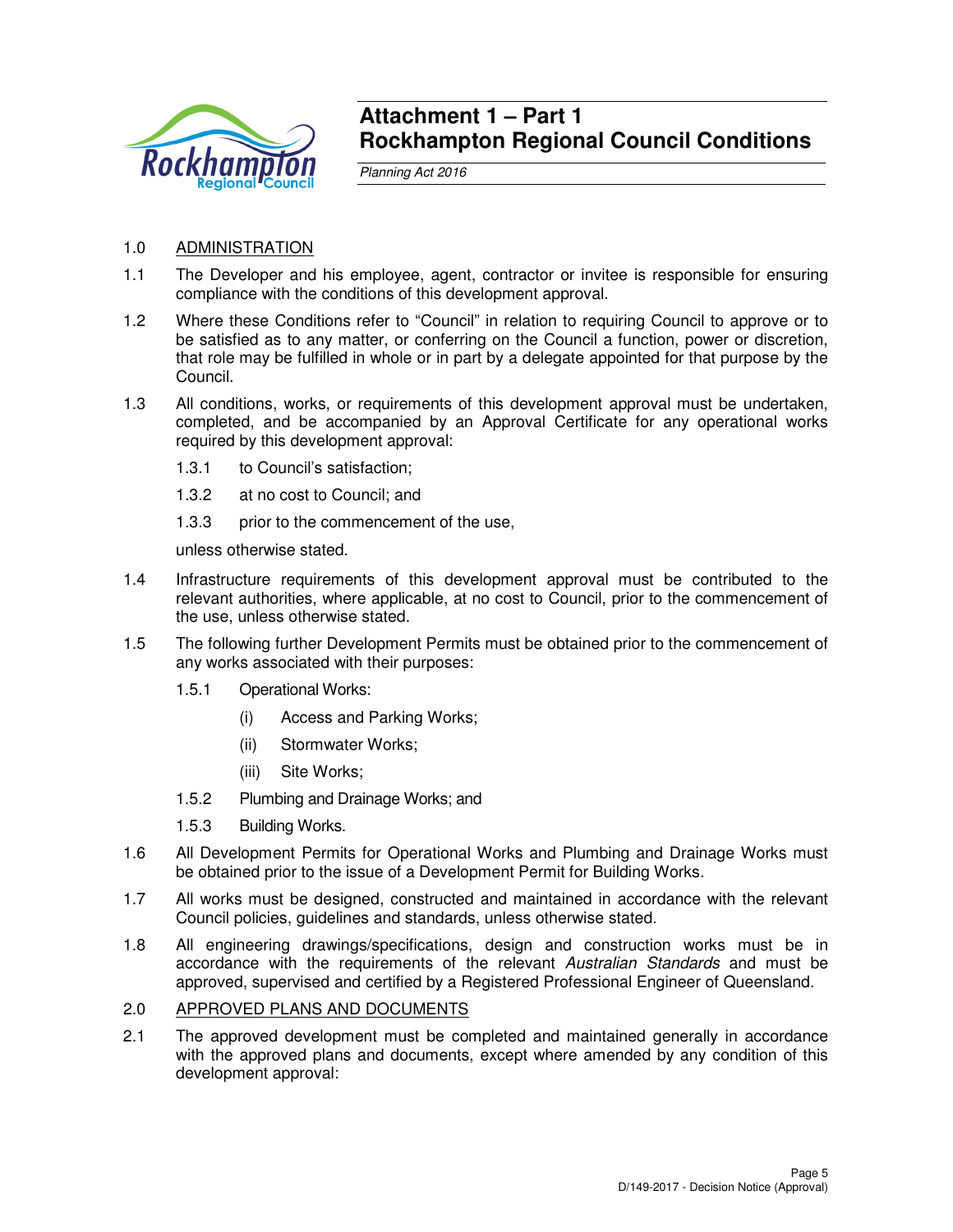| Drawing/report title            | Prepared by                              | Date            | Reference<br>number | Version        |
|---------------------------------|------------------------------------------|-----------------|---------------------|----------------|
| <b>Proposed Site Plan</b>       | <b>Bickerton Masters</b>                 | 19 October 2018 | DA110               | P7             |
| Floor Plan                      | <b>Bickerton Masters</b>                 | 18 October 2018 | DA200               | P5             |
| External Works Plan             | <b>Bickerton Masters</b>                 | 18 October 2018 | <b>DA111</b>        | P <sub>2</sub> |
| Landscape Plan                  | <b>Bickerton Masters</b>                 | 18 October 2018 | DA112               | P <sub>2</sub> |
| Elevations                      | <b>Bickerton Masters</b>                 | 18 October 2018 | DA300               | P <sub>2</sub> |
| Stormwater<br>Management Report | Calibre Professional<br>Services Pty Ltd | 18 October 2018 |                     | A              |

- 2.2 Where there is any conflict between the conditions of this development approval and the details shown on the approved plans and documents, the conditions of this development approval must prevail.
- 2.3 Where conditions require the above plans or documents to be amended, the revised document(s) must be submitted for approval by Council prior to the submission of an application for a Development Permit for Operational Works.

#### 3.0 ACCESS AND PARKING WORKS

- 3.1 A Development Permit for Operational Works (access and parking works) must be obtained prior to the commencement of any access and parking works on the development site.
- 3.2 All access and parking works must be designed and constructed in accordance with the approved plans (refer to condition 2.1), Capricorn Municipal Development Guidelines, Australian Standard AS2890 "Parking facilities" and the provisions of a Development Permit for Operational Works (access and parking works).
- 3.3 All car parking and access areas must be paved or sealed to Council's satisfaction. Design and construction must be in accordance with the provisions of a Development Permit for Operational Works (access and parking works).
- 3.4 The existing access from Spencer Street to the development must be upgraded to accommodate an 8.8 metre length Medium Rigid Vehicles (MRV) and must comply with the requirements of the Capricorn Municipal Development Guidelines.
- 3.5 No vehicles longer than a Medium Rigid Vehicle MRV (8.8 metres length) are permitted to enter/exit via proposed Spencer Street access.
- 3.6 All refuse collection vehicles must enter / exit via Ward Street only.
- 3.7 All vehicles must ingress and egress the development in a forward gear.
- 3.8 Adequate sight distances must be provided for all ingress and egress movements at the access driveways in accordance with Australian Standard AS2890.2 "Parking facilities - Off street commercial vehicle facilities".
- 3.9 A minimum of eleven (11) additional parking spaces must be provided on-site in accordance with the approved Site Plan (refer to condition 2.1).
- 3.10 Universal access parking spaces must be provided on-site in accordance with Australian Standard AS2890.6 "Parking facilities - Off-street parking for people with disabilities".
- 3.11 Parking spaces must be line-marked in accordance with the approved Site Plan (refer to condition 2.1) and in accordance with the Australian Standard AS2890 "Parking facilities" and the provisions of a Development Permit for Operational Works (access and parking works).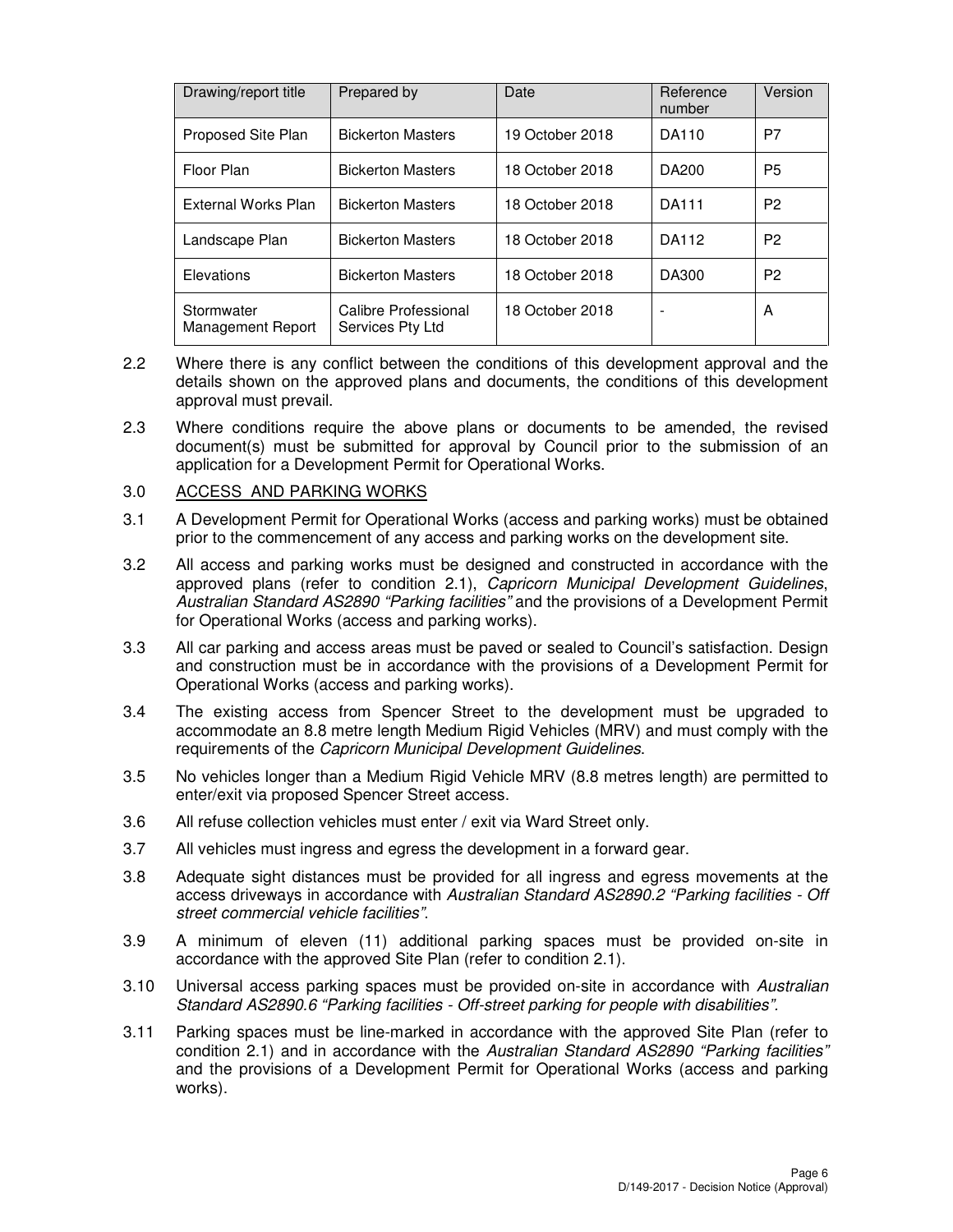- 3.12 Any application for a Development Permit for Operational Works (access and parking works) must be accompanied by detailed and scaled plans, which demonstrate the turning movements/swept paths of the largest vehicle to access the development site including refuse collection vehicles.
- 3.13 All vehicle operations associated with the development must be directed by suitable directional, informative, regulatory or warning signs in accordance with Australian Standard AS1742.1 "Manual of uniform traffic control devices" and Australian Standard AS2890.1 "Parking facilities – Off-street car parking".
- 3.14 Road signage and pavement markings must be installed in accordance with Australian Standard AS1742.1 "Manual of uniform traffic control devices".
- 3.15 All vehicle operation areas must be illuminated in accordance with the requirements of Australian Standard AS1158 "Lighting for roads and public spaces".
- 3.16 All internal pedestrian pathways must be designed and constructed in accordance with Australian Standard AS1428 "Design for access and mobility".

#### 4.0 PLUMBING AND DRAINAGE WORKS

- 4.1 A Development Permit for Plumbing and Drainage Works must be obtained for the development site.
- 4.2 All internal plumbing and drainage works must be designed and constructed in accordance with the approved plans (refer to condition 2.1), Capricorn Municipal Development Guidelines, Water Supply (Safety and Reliability) Act 2008, Plumbing and Drainage Act 2002, Council's Plumbing and Drainage Policies and the provisions of a Development Permit for Plumbing and Drainage Works.
- 4.3 The development must be connected to Council's reticulated sewerage and water networks.
- 4.4 Adequate domestic and fire-fighting protection must be provided to the development, and must be certified by a hydraulic engineer or other suitably qualified person.
- 4.5 Sewer connections and water meter boxes located within trafficable areas must be raised or lowered to suit the finished surface levels and must be provided with heavy duty trafficable lids.
- 4.6 Amended sewerage/sewerage trade waste permits must be obtained for the discharge of any non-domestic waste into Council's reticulated sewerage network. Arrestor traps must be provided where commercial or non-domestic waste is proposed to be discharged into the sewer system.

# 5.0 STORMWATER WORKS

- 5.1 A Development Permit for Operational Works (stormwater works) must be obtained prior to the commencement of any stormwater works required by this development approval.
- 5.2 All stormwater drainage works must be designed and constructed in accordance with the approved plans (refer to condition 2.1), Queensland Urban Drainage Manual, Capricorn Municipal Development Guidelines, sound engineering practice and the provisions of a Development Permit for Operational Works (stormwater works).
- 5.3 All stormwater must drain to a demonstrated lawful point of discharge and must not adversely affect surrounding land or infrastructure in comparison to the pre-development conditions, including but not limited to blocking, altering or diverting existing stormwater runoff patterns or having the potential to cause damage to other infrastructure.
- 5.4 Any application for a Development Permit for Operational Works (stormwater works) must be accompanied by engineering plans with details of any new drainage systems including retention systems, inlet and outlet structures, or the amendment and upgrading of existing drainage systems to implement the proposed drainage strategy.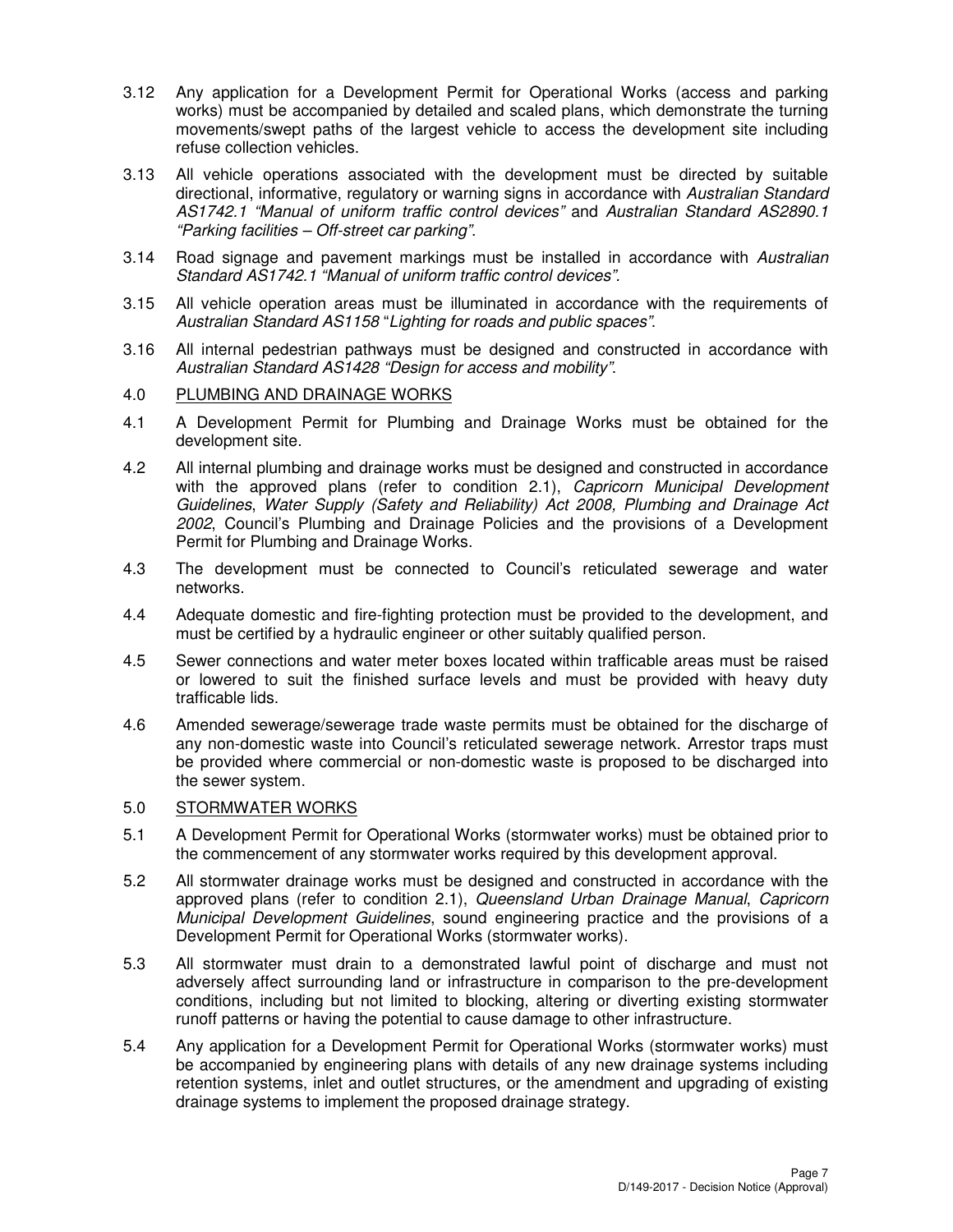- 5.5 The detention basin/bio basin as identified on the approved plans (refer to condition 2.1) must be landscaped in accordance with Council's requirements. Any application for a Development Permit for Operational Works (stormwater works) must be accompanied by detailed plans and specifications for the detention basin, and the design must:
	- 5.5.1 be suitable to the climate and incorporate predominately native species;
	- 5.5.2 maximise areas suitable for on-site infiltration of stormwater;
	- 5.5.3 incorporate shade trees; and
	- 5.5.4 demonstrate that all areas apart from garden beds are fully turfed or hydromulched.

The detailed design of the detention basin/s as identified on the approved plans (refer to condition 2.1), must ensure the safety of the public and/or tenants and where applicable include all required safety measures and facilities (for example, child proof fences). A maintenance plan for the proposed detention basin system must be submitted as part of any application for a Development Permit for Operational Works (stormwater works).

# 6.0 ROOF AND ALLOTMENT DRAINAGE WORKS

6.1 All roof and allotment runoff from the development must be directed to a lawful point of discharge and must not restrict, impair or change the natural flow of runoff water or cause a nuisance to surrounding land or infrastructure.

# 7.0 SITE WORKS

- 7.1 A Development Permit for Operational Works (site works) must be obtained prior to the commencement of any site works on the development site.
- 7.2 Any application for a Development Permit for Operational Works (site works) must be accompanied by an earthworks plan that clearly identifies the following:
	- 7.2.1 the location of cut and/or fill;
	- 7.2.2 the type of fill to be used and the manner in which it is to be compacted;
	- 7.2.3 the quantum of fill to be deposited or removed and finished cut and/or fill levels;
	- 7.2.4 details of any proposed access routes that are intended to be used to transport fill to or from the development site; and
	- 7.2.5 the maintenance of access roads to and from the development site so that they are free of all cut and/or fill material and cleaned as necessary.
- 7.3 All earthworks must be undertaken in accordance with Australian Standard AS3798 "Guidelines on earthworks for commercial and residential developments".
- 7.4 Site works must be constructed such that they do not, at any time, in any way restrict, impair or change the natural flow of runoff water, or cause a nuisance or worsening to surrounding land or infrastructure.
- 7.5 Large trees must not be planted within one (1) metre of the centreline of any sewerage and/or water infrastructure; small shrubs and groundcover are acceptable.

# 8.0 LANDSCAPING WORK

- 8.1 All landscaping must be established generally in accordance with the approved plans (refer to condition 2.1). The landscaping must be constructed and/or established prior to the commencement of the use and the landscape areas must predominantly contain plant species that are locally native to the Central Queensland region due to their low water dependency.
- 9.0 ELECTRICITY
- 9.1 Underground electricity services must be provided in accordance with approved Operational Works Plans and the standards and requirements of the relevant service provider.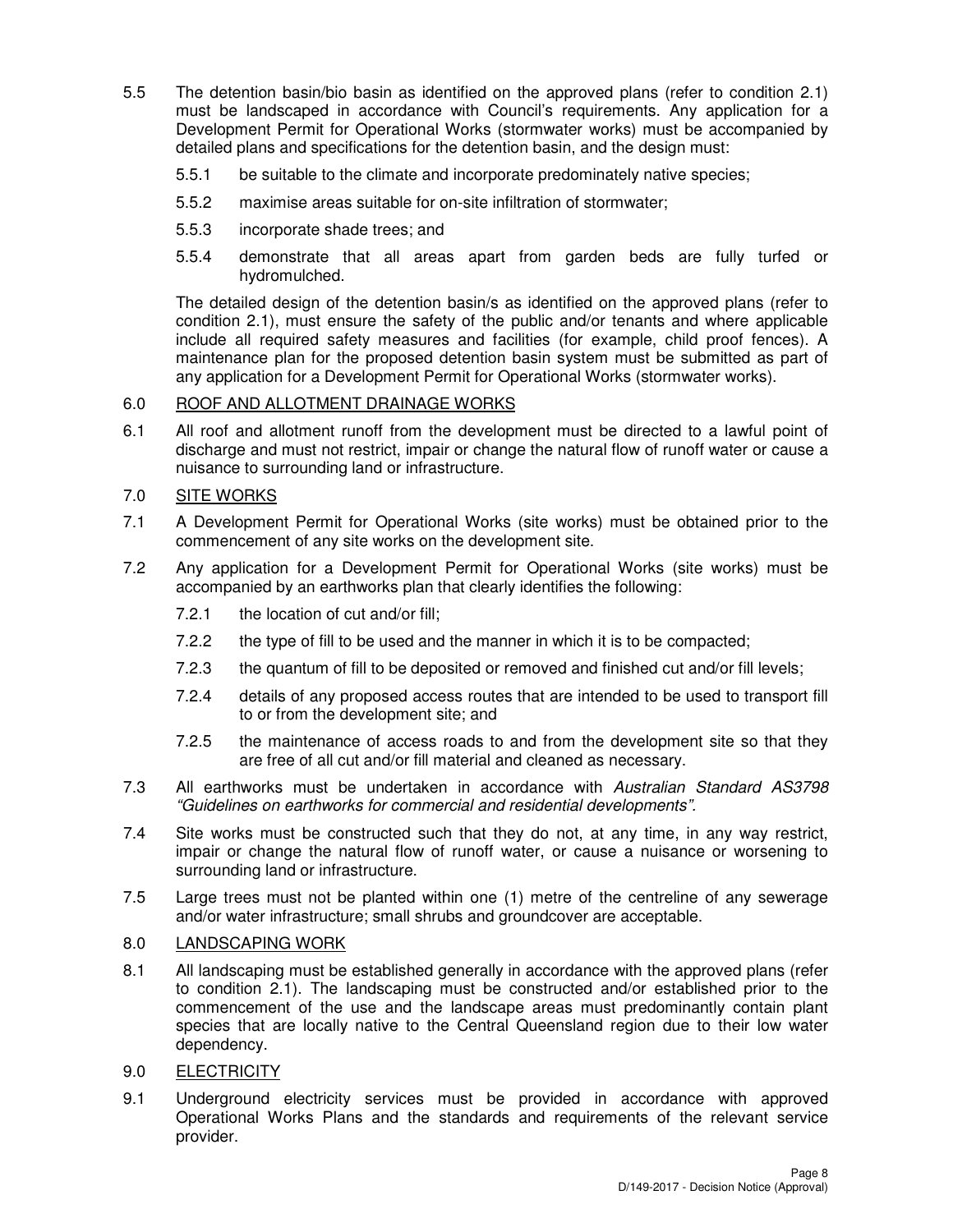9.2 A Certificate of Electricity Supply from the relevant service provider must be provided to Council, prior to the commencement of the use.

Note: The applicant can enter into a Negotiated Connection Establishment Contract with the Supplier for the provisioning of electrical services and/or street lighting. Provided the Applicant has undertaken all the conditions of the contract, including providing performance security, the Supplier will issue a Certificate of Electricity Supply.

### 10.0 TELECOMMUNICATIONS

10.1 Telecommunications services must be provided to the development in accordance with the standards and requirements of the relevant service provider, unless otherwise stipulated by telecommunications legislation at the time of installation. This includes all necessary pits, pipes and conduits that provide a connection to the telecommunications network.

Note: The Telecommunications Act 1997 specifies where the deployment of optical fibre and the installation of fibre-ready facilities is required.

10.2 Evidence of acceptance of the works from the relevant service provider must be provided to Council, prior to the commencement of the use.

Note: This will be a letter from either:

**NBN** a 'Certificate of Practical Completion";

**Telstra** a "Telecommunications Agreement/Provisioning Letter"; or

**A Licenced Carrier** under the Telecommunications Act 1997 - signed documentation from a Registered Professional Engineer of Queensland - electrical engineer.

# 11.0 ASSET MANAGEMENT

- 11.1 Any alteration necessary to electricity, telephone, water mains, sewerage mains, and/or public utility installations resulting from the development or in connection with the development, must be undertaken and completed at no cost to Council.
- 11.2 Any damage to existing stormwater, water supply and sewerage infrastructure, kerb and channel, pathway or roadway (including removal of concrete slurry from public land and Council infrastructure), that occurs while any works are being carried out in association with this development approval must be repaired at full cost to the developer. This includes the reinstatement of any existing traffic signs or pavement markings that may have been removed or damaged.
- 11.3 'As Constructed' information pertaining to assets to be handed over to Council and those which may have an impact on Council's existing and future assets must be provided prior to the commencement of the use. This information must be provided in accordance with the Asset Design and As Constructed Manual (ADAC).

# 12.0 ENVIRONMENTAL HEALTH

- 12.1 Any lighting devices associated with the development, such as sensory lighting, must be positioned on the development site and shielded so as not to cause glare or other nuisance to nearby residents and motorists. Night lighting must be designed, constructed and operated in accordance with Australian Standard AS4282 "Control of the obtrusive effects of outdoor lighting".
- 12.2 Operations on the site must have no significant impact on the amenity of adjoining premises or the surrounding area due to the emission of light, noise or dust.

# 13.0 OPERATING PROCEDURES

13.1 All construction materials, waste, waste skips, machinery and contractors' vehicles must be located and stored or parked within the development site. Storage of materials or parking of construction machinery or contractors' vehicles must not occur within Spencer Street, Agnes Street, Jessie Street or Ward Street.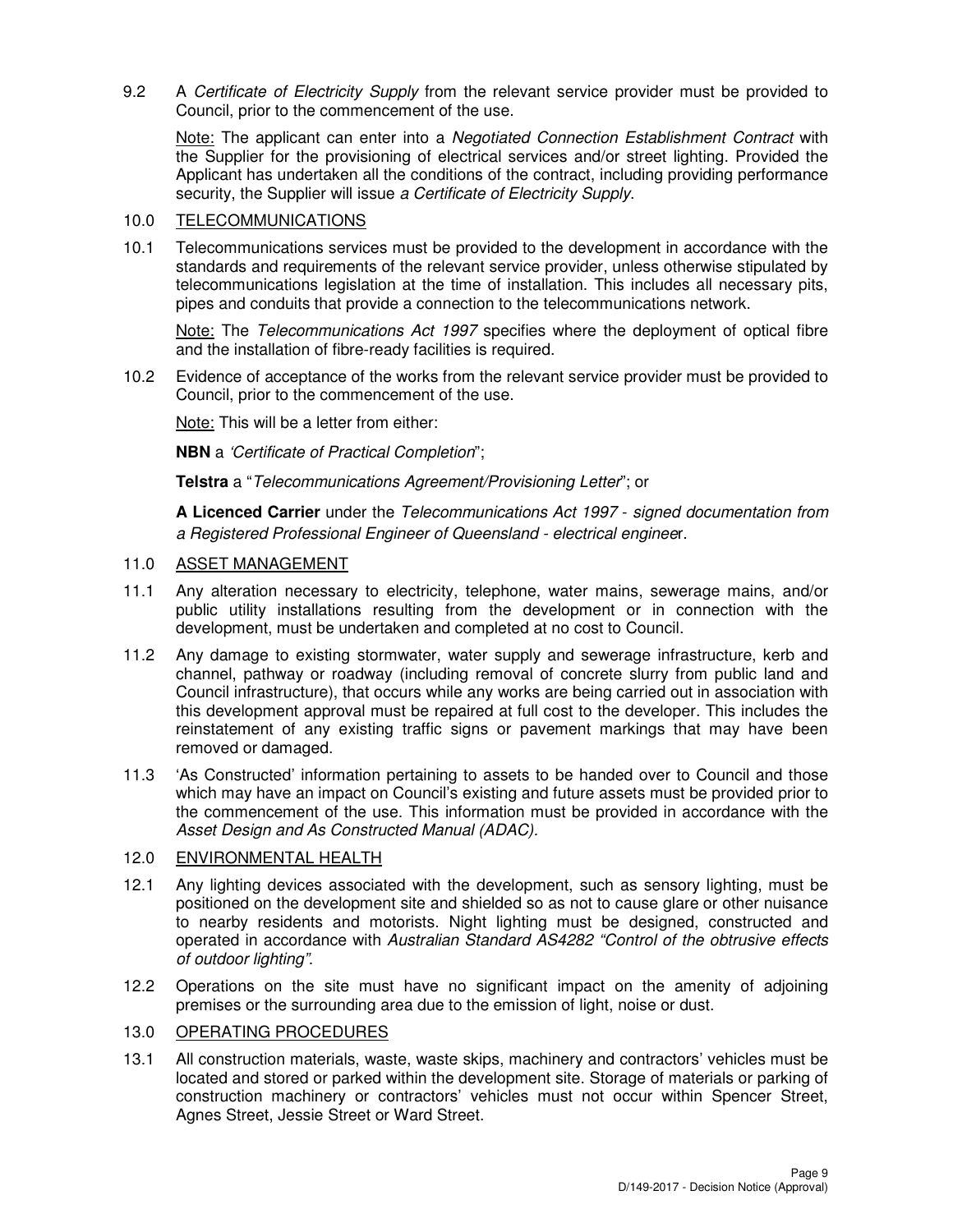# ADVISORY NOTES

### NOTE 1. Licensable Activities

Should an activity licensable by Rockhampton Regional Council be proposed for the premises, Council's Environment and Public Health Unit should be consulted to determine whether any approvals are required. Such activities may include storage, handling of food. Approval for such activities is required before 'fitout' and operation.

# NOTE 2. Aboriginal Cultural Heritage

It is advised that under section 23 of the Aboriginal Cultural Heritage Act 2003, a person who carries out an activity must take all reasonable and practicable measures to ensure the activity does not harm Aboriginal cultural heritage (the "cultural heritage duty of care"). Maximum penalties for breaching the duty of care are listed in the Aboriginal cultural heritage legislation. The information on Aboriginal cultural heritage is available on the Department of Aboriginal and Torres Strait Islander and Partnerships website www.datsip.qld.gov.au.

### NOTE 3. General Environmental Duty

General environmental duty under the Environmental Protection Act 1994 prohibits unlawful environmental nuisance caused by noise, aerosols, particles, dust, ash, fumes, light, odour or smoke beyond the boundaries of the development site during all stages of the development including earthworks, construction and operation.

# NOTE 4. General Safety Of Public During Construction

The Work Health and Safety Act 2011 and Manual of Uniform Traffic Control Devices must be complied with in carrying out any construction works, and to ensure safe traffic control and safe public access in respect of works being constructed on a road.

#### NOTE 5. Infrastructure Charges Notice

This application is subject to infrastructure charges in accordance with Council policies. The charges are presented on an Infrastructure Charges Notice.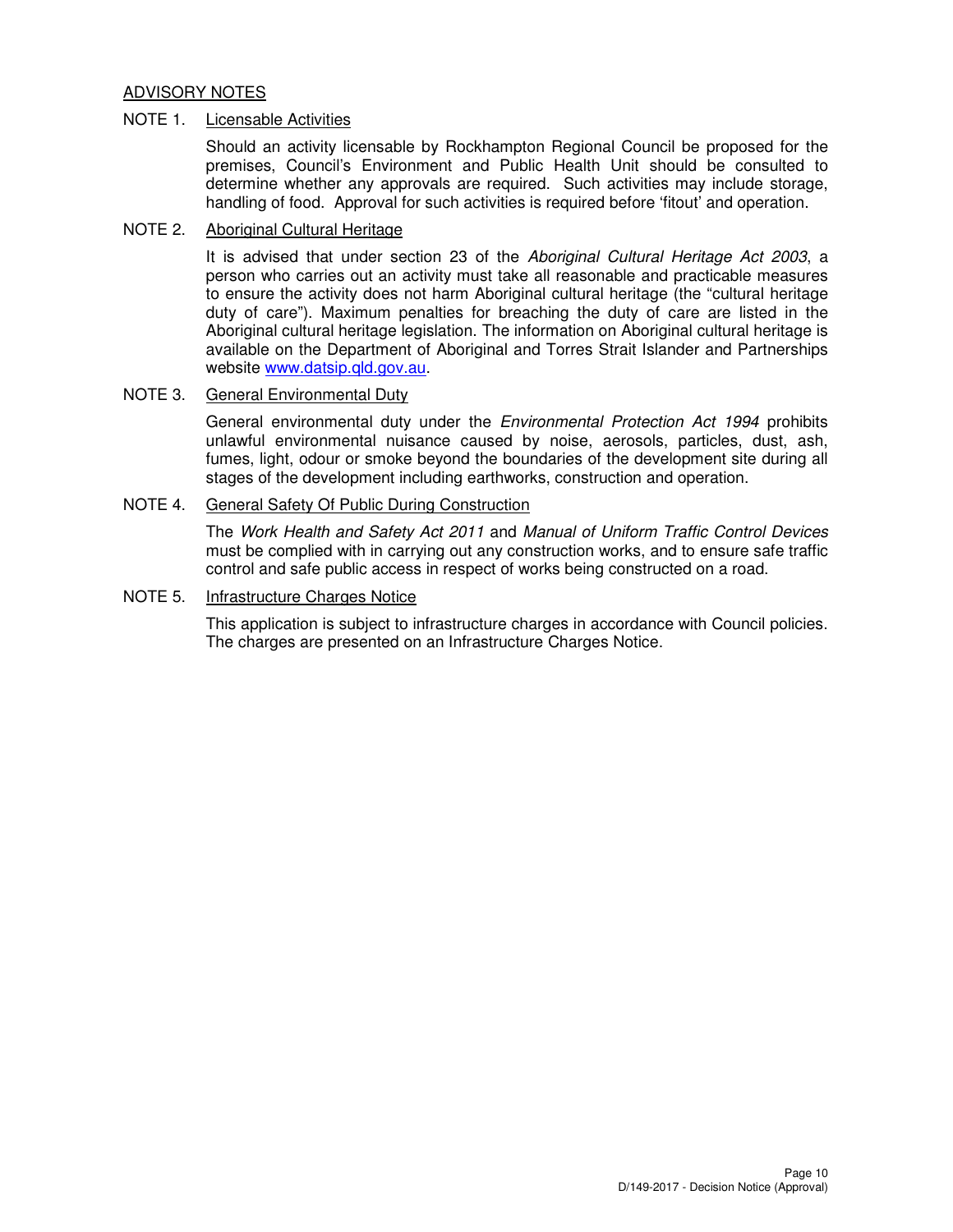

# **Attachment 2 - Appeal Rights**

PLANNING ACT 2016

The following is an extract from the Planning Act 2016 (Chapter 6)

#### **Appeal rights**

#### **229 Appeals to tribunal or P&E Court**

- (1) Schedule 1 states—
	- (a) matters that may be appealed to— (i) either a tribunal or the P&E Court; or (ii) only a tribunal; or (iii) only the P&E Court; and
	- (b) the person—
		- (i) who may appeal a matter (the **appellant**); and
		- (ii) who is a respondent in an appeal of the matter; and (iii) who is a co-respondent in an appeal of the matter; and
		- (iv) who may elect to be a co-respondent in an appeal of the matter.
- (2) An appellant may start an appeal within the appeal period.
- (3) The **appeal period** is—
	- (a) for an appeal by a building advisory agency—10 business days after a decision notice for the decision is given to the agency or
	- (b) for an appeal against a deemed refusal—at any time after the deemed refusal happens; or
	- (c) for an appeal against a decision of the Minister, under chapter 7, part 4, to register premises or to renew the registration of premises—20 business days after a notice is published under section 269(3)(a) or (4); or
	- (d) for an appeal against an infrastructure charges notice— 20 business days after the infrastructure charges notice is given to the person; or
	- (e) for an appeal about a deemed approval of a development application for which a decision notice has not been given—30 business days after the applicant gives the deemed approval notice to the assessment manager; or
	- (f) for any other appeal—20 business days after a notice of the decision for the matter, including an enforcement notice, is given to the person.
	- Note—

See the P&E Court Act for the court's power to extend the appeal period.

- (4) Each respondent and co-respondent for an appeal may be heard in the appeal.
- (5) If an appeal is only about a referral agency's response, the assessment manager may apply to the tribunal or P&E Court to withdraw from the appeal.
- (6) To remove any doubt, it is declared that an appeal against an infrastructure charges notice must not be about—
	- (a) the adopted charge itself; or
	- (b) for a decision about an offset or refund—
		- (i) the establishment cost of trunk infrastructure identified in a LGIP; or

(ii) the cost of infrastructure decided using the method

- included in the local government's charges resolution. **230 Notice of appeal**
- (1) An appellant starts an appeal by lodging, with the registrar of the tribunal or P&E Court, a notice of appeal that—
	- (a) is in the approved form; and
	- (b) succinctly states the grounds of the appeal.
- (2) The notice of appeal must be accompanied by the required fee.
- (3) The appellant or, for an appeal to a tribunal, the registrar must, within the service period, give a copy of the notice of appeal to—
- (a) the respondent for the appeal; and
- (b) each co-respondent for the appeal; and
- (c) for an appeal about a development application under schedule 1, table 1, item 1—each principal submitter for the development application; and
- (d) for an appeal about a change application under schedule 1, table 1, item 2—each principal submitter for the change application; and
- (e) each person who may elect to become a co-respondent for the appeal, other than an eligible submitter who is not a principal submitter in an appeal under paragraph  $(c)$  or  $(d)$ ; and
- (f) for an appeal to the P&E Court—the chief executive; and
- (g) for an appeal to a tribunal under another Act—any other person who the registrar considers appropriate.
- (4) The **service period** is—
	- (a) if a submitter or advice agency started the appeal in the P&E Court—2 business days after the appeal is started; or
	- (b) otherwise—10 business days after the appeal is started.
- (5) A notice of appeal given to a person who may elect to be a co-respondent must state the effect of subsection
- (6) A person elects to be a co-respondent by filing a notice of election, in the approved form, within 10 business days after the notice of appeal is given to the person*.*
- **231 Other appeals**
- (1) Subject to this chapter, schedule 1 and the P&E Court Act, unless the Supreme Court decides a decision or other matter under this Act is affected by jurisdictional error, the decision or matter is non-appealable.
- (2) The Judicial Review Act 1991, part 5 applies to the decision or matter to the extent it is affected by jurisdictional error.
- (3) A person who, but for subsection (1) could have made an application under the Judicial Review Act 1991 in relation to the decision or matter, may apply under part 4 of that Act for a statement of reasons in relation to the decision or matter.
- (4) In this section— **decision** includes—
	- (a) conduct engaged in for the purpose of making a decision; and
	- (b) other conduct that relates to the making of a decision; and
	- (c) the making of a decision or the failure to make a decision; and
	- (d) a purported decision; and
	- (e) a deemed refusal.

**non-appealable**, for a decision or matter, means the decision or matter—

- (a) is final and conclusive; and
- (b) may not be challenged, appealed against, reviewed, quashed, set aside or called into question in any other way under the Judicial Review Act 1991 or otherwise, whether by the Supreme Court, another court, a tribunal or another entity; and
- (c) is not subject to any declaratory, injunctive or other order of the Supreme Court, another court, a tribunal or another entity on any ground.

#### **232 Rules of the P&E Court**

- (1) A person who is appealing to the P&E Court must comply with the rules of the court that apply to the appeal.
- (2) However, the P&E Court may hear and decide an appeal even if the person has not complied with rules of the P&E Court.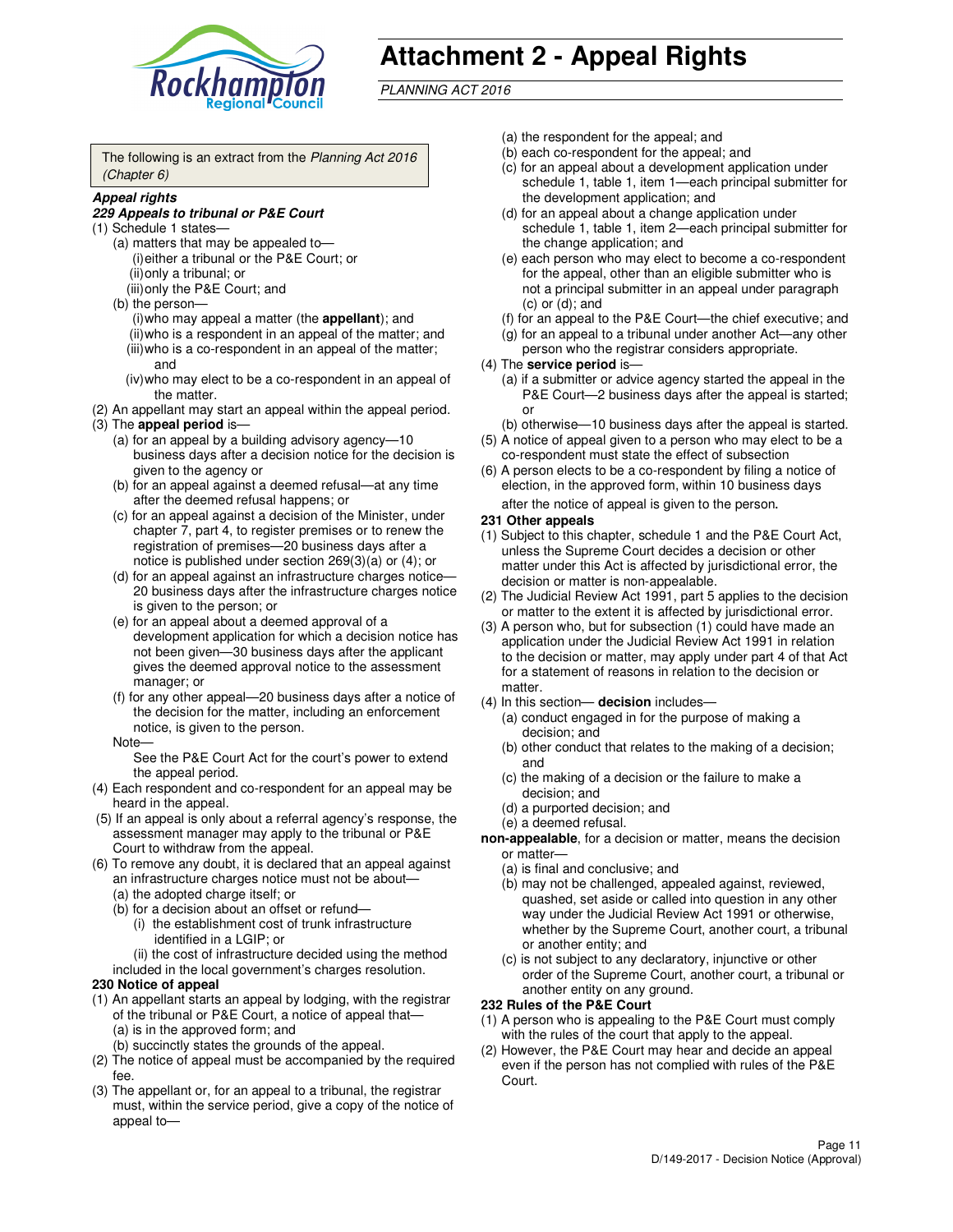

# **Appeal Rights**

PLANNING ACT 2016

# **Schedule 1**

# **Appeals section 229**

#### **1 Appeal rights and parties to appeals**

- (1) Table 1 states the matters that may be appealed to—(a) the P&E court; or (b) a tribunal.
- (2) However, table 1 applies to a tribunal only if the matter involves—
	- (a) the refusal, or deemed refusal of a development application, for—
	- (i) a material change of use for a classified building; or
	- (ii) operational work associated with building work, a retaining wall, or a tennis court; or
	- (b) a provision of a development approval for—
	- (i) a material change of use for a classified building; or
- (ii) operational work associated with building work, a retaining wall, or a tennis court; or
	- (c) if a development permit was applied for—the decision to give a preliminary approval for—
		- (i) a material change of use for a classified building; or
		- (ii) operational work associated with building work, a retaining wall, or a tennis court; or
	- (d) a development condition if—
		- (i) the development approval is only for a material change of use that involves the use of a building classified under the Building Code as a class 2 building; and
		- (ii) the building is, or is proposed to be, not more than 3 storeys; and
		- (iii) the proposed development is for not more than 60 sole-occupancy units; or
	- (e) a decision for, or a deemed refusal of, an extension application for a development approval that is only for a material change of use of a classified building; or
	- (f) a decision for, or a deemed refusal of, a change application for a development approval that is only for a material change of use of a classified building; or
	- (g) a matter under this Act, to the extent the matter relates to—
		- (i) the Building Act, other than a matter under that Act that may or must be decided by the Queensland Building and Construction Commission; or
		- (ii) the Plumbing and Drainage Act, part 4 or 5; or
	- (h) a decision to give an enforcement notice in relation to a matter under paragraphs (a) to (g); or
	- (i) a decision to give an infrastructure charges notice; or
	- (j) the refusal, or deemed refusal, of a conversion application; or
	- (k) a matter that, under another Act, may be appealed to the tribunal; or
	- (l) a matter prescribed by regulation.
- (3) Also, table 1 does not apply to a tribunal if the matter
	- involves—
	- (a) for a matter in subsection  $(2)(a)$  to  $(d)$ 
		- (i) a development approval for which the development application required impact assessment; and
		- (ii) a development approval in relation to which the assessment manager received a properly made submission for the development application; or
	- (b) a provision of a development approval about the identification or inclusion, under a variation approval, of a matter for the development.
- (4) Table 2 states the matters that may be appealed only to the P&E Court.
- (5) Table 3 states the matters that may be appealed only to the tribunal.
- (6) In each table—
	- (a) column 1 states the appellant in the appeal; and
	- (b) column 2 states the respondent in the appeal; and
	- (c) column 3 states the co-respondent (if any) in the appeal; and
	- (d) column 4 states the co-respondents by election (if any) in the appeal.
- $(7)$  If the chief executive receives a notice of appeal under section  $230(3)(f)$ , the chief executive may elect to be a corespondent in the appeal.

| Table 1<br>Appeals to the P&E Court and, for certain matters, to a tribunal                                      |                                                                                                                                |                                                                                          |                                                       |  |  |  |
|------------------------------------------------------------------------------------------------------------------|--------------------------------------------------------------------------------------------------------------------------------|------------------------------------------------------------------------------------------|-------------------------------------------------------|--|--|--|
| 1. Development applications<br>An appeal may be made against-<br>(c) a provision of the development approval; or | (a) the refusal of all or part of the development application; or<br>(b) the deemed refusal of the development application; or | (d) if a development permit was applied for—the decision to give a preliminary approval. |                                                       |  |  |  |
| Column 1<br>Appellant                                                                                            | Column 2<br>Column 4<br>Column 3<br>Co-respondent by election<br>Respondent<br>Co-respondent                                   |                                                                                          |                                                       |  |  |  |
| (if any)<br>$($ if any $)$                                                                                       |                                                                                                                                |                                                                                          |                                                       |  |  |  |
| The applicant                                                                                                    | The assessment<br>manager                                                                                                      | If the appeal is about<br>a concurrence                                                  | 1 A concurrence agency that is<br>not a co-respondent |  |  |  |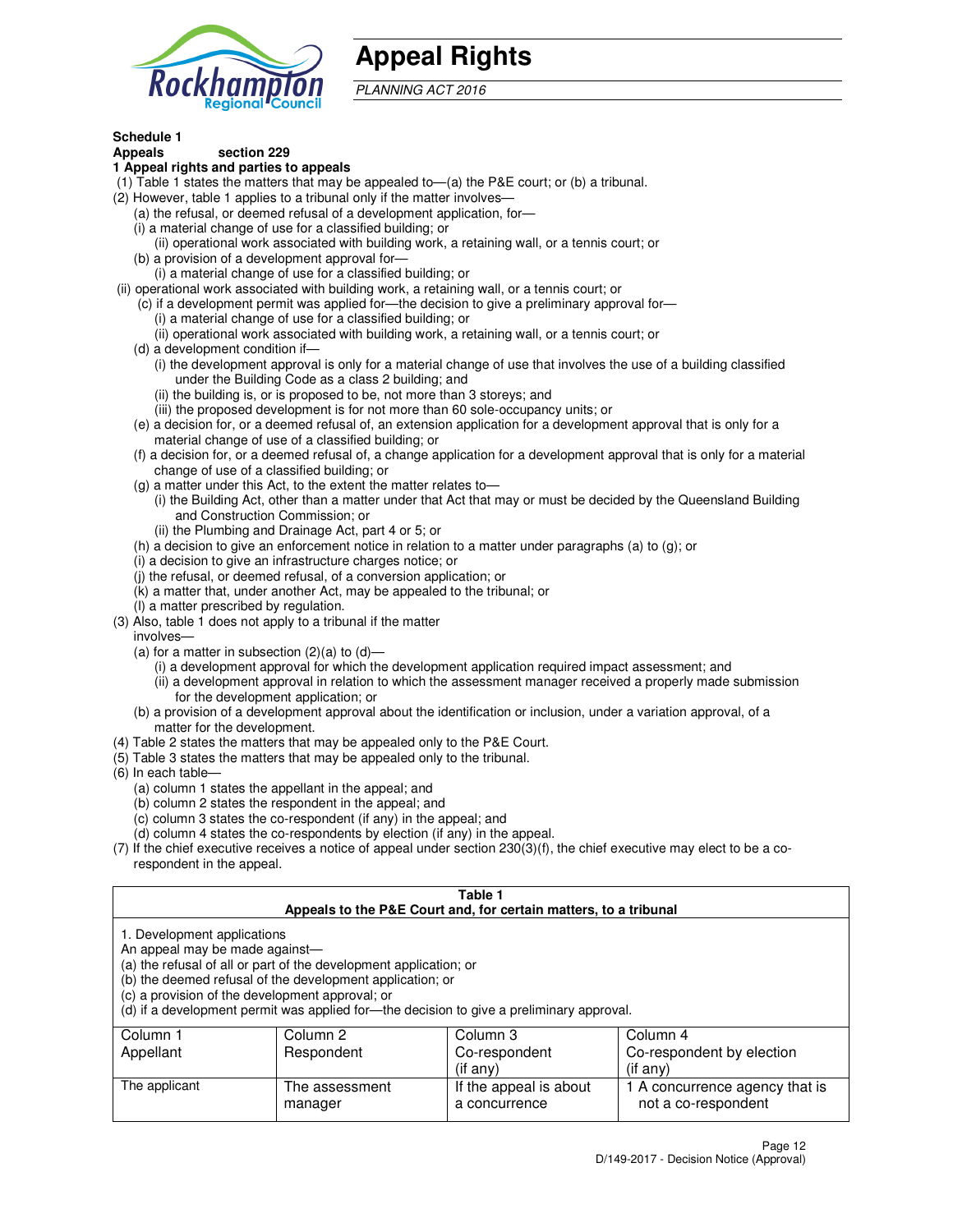| Table 1<br>Appeals to the P&E Court and, for certain matters, to a tribunal                                                                                                                             |                                   |                                                                 |                                                                                                                                                                                                                                                                                                                                                 |  |
|---------------------------------------------------------------------------------------------------------------------------------------------------------------------------------------------------------|-----------------------------------|-----------------------------------------------------------------|-------------------------------------------------------------------------------------------------------------------------------------------------------------------------------------------------------------------------------------------------------------------------------------------------------------------------------------------------|--|
|                                                                                                                                                                                                         |                                   | agency's referral<br>response-the<br>concurrence agency         | 2 If a chosen Assessment<br>manager is the respondent-<br>the prescribed assessment<br>manager<br>3 Any eligible advice agency for<br>the application<br>4 Any eligible submitter for the<br>application                                                                                                                                        |  |
| 2. Change applications<br>An appeal may be made against-<br>(b) a deemed refusal of a change application.                                                                                               |                                   |                                                                 | (a) a responsible entity's decision for a change application, other than a decision made by the P&E court; or                                                                                                                                                                                                                                   |  |
| Column 1<br>Appellant                                                                                                                                                                                   | Column <sub>2</sub><br>Respondent | Column <sub>3</sub><br>Co-respondent<br>(if any)                | Column 4<br>Co-respondent by election<br>(if any)                                                                                                                                                                                                                                                                                               |  |
| 1 The applicant<br>2 If the responsible<br>entity is the<br>assessment<br>manager-an<br>affected entity that<br>gave a pre-request<br>notice or response<br>notice                                      | The responsible<br>entity         | If an affected entity<br>starts the appeal-the<br>applicant     | 1 A concurrence agency for the<br>development application<br>2 If a chosen assessment<br>manager is the respondent-<br>the prescribed assessment<br>manager<br>3 A private certifier for the<br>development application<br>4 Any eligible advice agency for<br>the change application<br>5 Any eligible submitter for the<br>change application |  |
| 3. Extension applications<br>An appeal may be made against-<br>(a) the assessment manager's decision about an extension application; or<br>(b) a deemed refusal of an extension application.            |                                   |                                                                 |                                                                                                                                                                                                                                                                                                                                                 |  |
| Column 1<br>Appellant                                                                                                                                                                                   | Column <sub>2</sub><br>Respondent | Column 3<br>Co-respondent<br>(if any)                           | Column 4<br>Co-respondent by election<br>(if any)                                                                                                                                                                                                                                                                                               |  |
| 1 The applicant<br>1<br>For a matter other<br>2<br>than a deemed<br>refusal of an<br>extension<br>application $-$ a<br>concurrence<br>agency, other than<br>the chief executive,<br>for the application | The assessment<br>manager         | If a concurrence<br>agency starts the<br>appeal - the applicant | If a chosen assessment<br>manager is the respondent – the<br>prescribed assessment manager                                                                                                                                                                                                                                                      |  |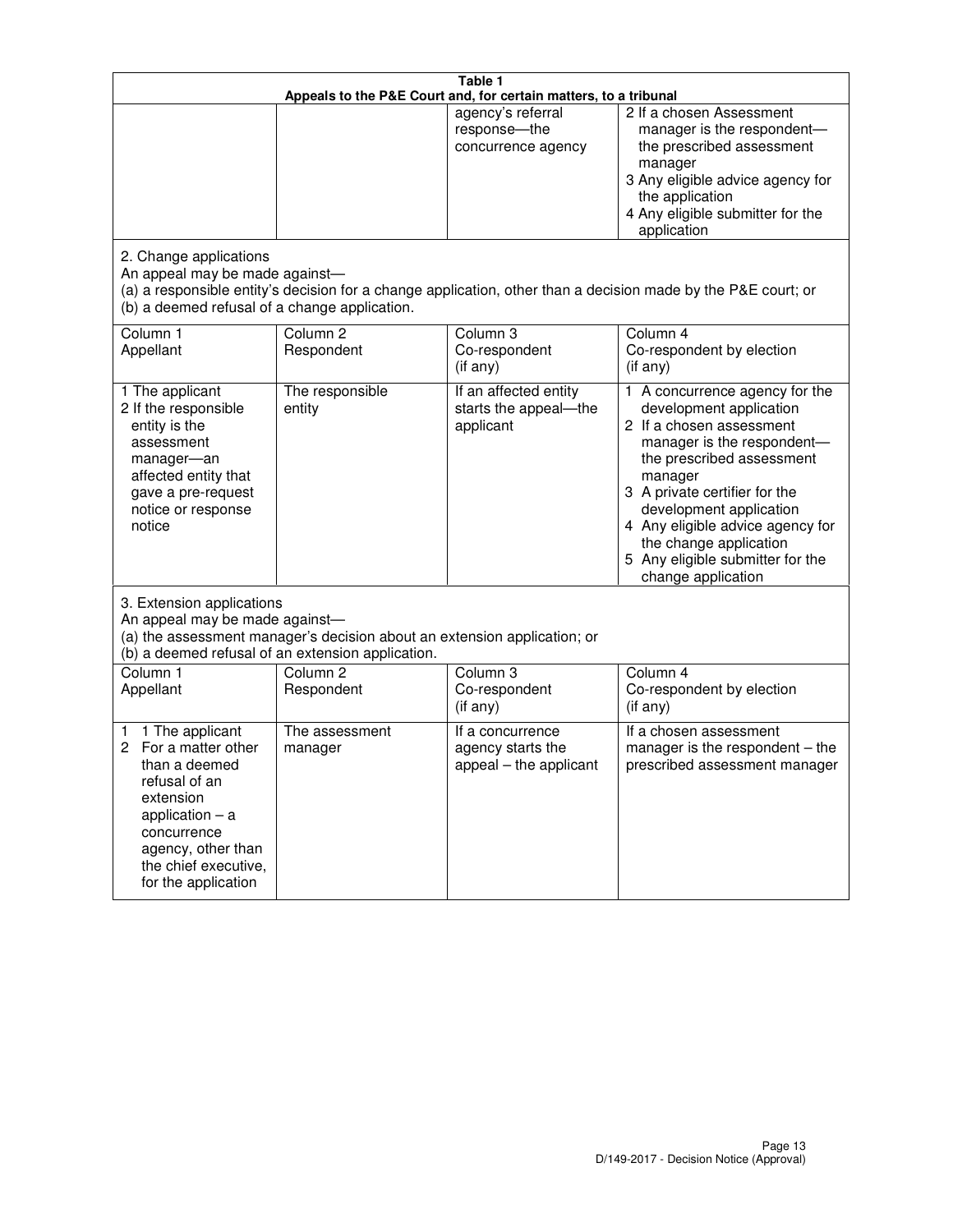#### **Table 1 Appeals to the P&E Court and, for certain matters, to a tribunal**

4. Infrastructure charges notices

An appeal may be made against an infrastructure charges notice on 1 or more of the following grounds

- a) The notice involved an error relating to
	- (i) The application of the relevant adopted charge; or
- Examples of errors in applying an adopted charge
	- The incorrect application of gross floor area for a non-residential development
	- Applying an incorrect 'use category', under a regulation, to the development
		- (i) The working out of extra demands, for section 120; or
		- (ii) An offset or refund; or
- b) The was no decision about an offset or refund; or
- c) If the infrastructure charges notice states a refund will be given the timing for giving the refund; or
- d) The amount of the charge is so unreasonable that no reasonable relevant local government could have imposed the amount.

| Column 1<br>Appellant                                    | Column 2<br>Respondent                                                    | Column 3<br>Co-respondent<br>$($ if any $)$ | Column 4<br>Co-respondent by election<br>$($ if any $)$ |
|----------------------------------------------------------|---------------------------------------------------------------------------|---------------------------------------------|---------------------------------------------------------|
| The person given the<br>Infrastructure charges<br>notice | The local government<br>that gave the<br>infrastructure charges<br>notice |                                             |                                                         |

5. Conversion applications

An appeal may be made against—

(a) the refusal of a conversion application; or

(b) a deemed refusal of a conversion application.

| Column 1<br>Appellant | Column 2<br>Respondent                                                  | Column 3<br>Co-respondent<br>$($ if any $)$ | Column 4<br>Co-respondent by election<br>$($ if any $)$ |
|-----------------------|-------------------------------------------------------------------------|---------------------------------------------|---------------------------------------------------------|
| The applicant         | The local government<br>to which the conversion<br>application was made |                                             |                                                         |

6. Enforcement notices

An appeal may be made against the decision to give an enforcement notice.

| Column 1<br>Appellant                      | Column 2<br>Respondent       | Column 3<br>Co-respondent<br>$($ if any $)$ | Column 4<br>Co-respondent by election<br>(if any)                                                                                                                          |
|--------------------------------------------|------------------------------|---------------------------------------------|----------------------------------------------------------------------------------------------------------------------------------------------------------------------------|
| The person given the<br>enforcement notice | The enforcement<br>authority |                                             | If the enforcement authority is<br>not the local government for<br>the premises in relation to which<br>the offence is alleged to have<br>happened-the local<br>government |

#### **Table 2 Appeals to the P&E Court only**

1. Appeals from tribunal

An appeal may be made against a decision of a tribunal, other than a decision under

section 252, on the ground of—

(a) an error or mistake in law on the part of the tribunal; or

(b) jurisdictional error.

| Column 1<br>Appellant                             | Column 2<br>Respondent                                    | Column 3<br>Co-respondent<br>(if any) | Column 4<br>Co-respondent by election<br>(if any) |
|---------------------------------------------------|-----------------------------------------------------------|---------------------------------------|---------------------------------------------------|
| A party to the<br>proceedings for the<br>decision | The other party to the<br>proceedings for the<br>decision | $\overline{\phantom{a}}$              |                                                   |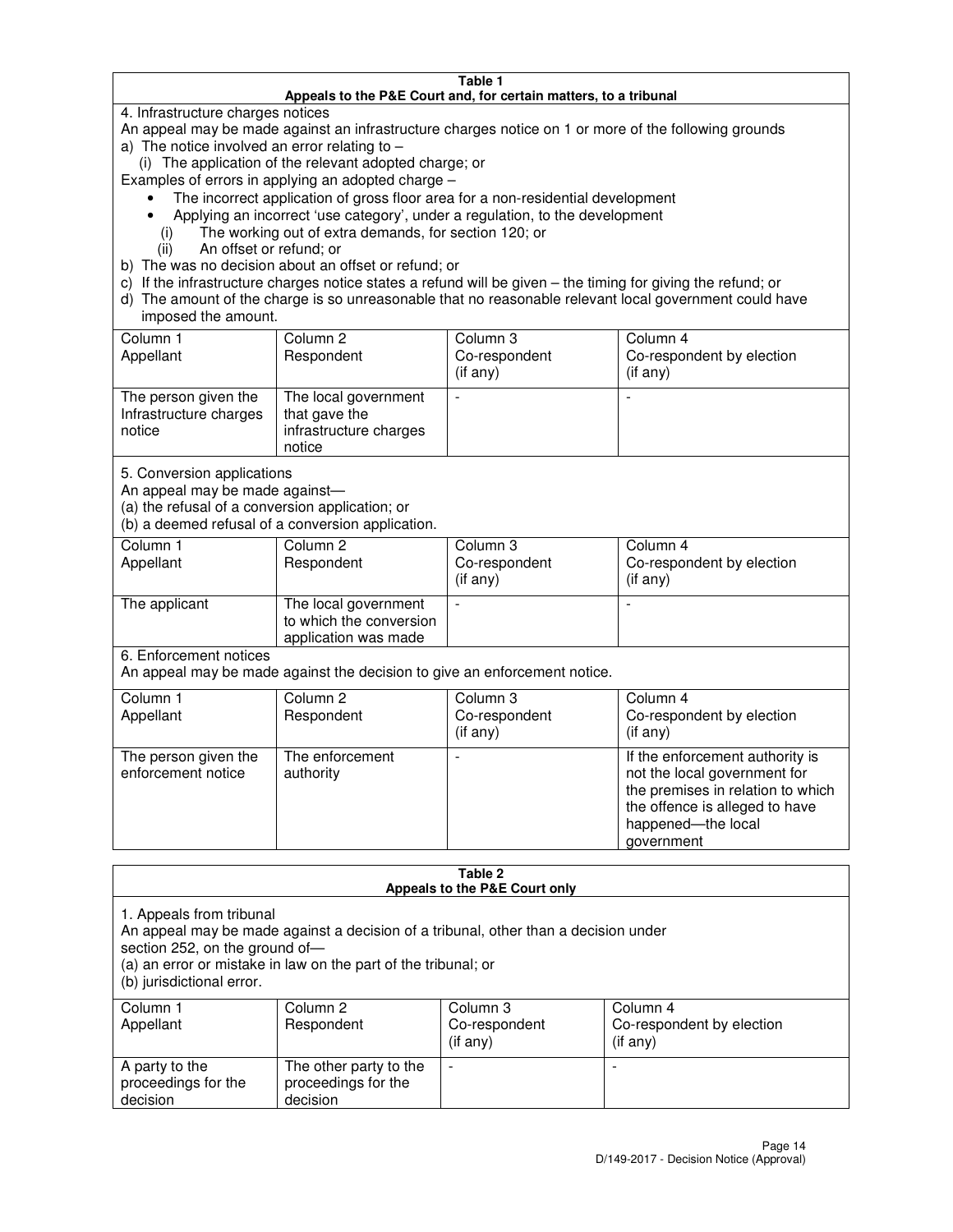#### **Table 2 Appeals to the P&E Court only**

2. Eligible submitter appeals

An appeal may be made against the decision to give a development approval, or an approval for a change application, to the extent that the decision relates to—

(a) any part of the development application for the development approval that required impact assessment; or (b) a variation request.

| Column 1<br>Appellant                                                                                                                                                                                                                                                                                                                                                                                              | Column <sub>2</sub><br>Respondent                                                                                          | Column 3<br>Co-respondent<br>(if any)                                                                                     | Column 4<br>Co-respondent by election<br>(i f any)   |
|--------------------------------------------------------------------------------------------------------------------------------------------------------------------------------------------------------------------------------------------------------------------------------------------------------------------------------------------------------------------------------------------------------------------|----------------------------------------------------------------------------------------------------------------------------|---------------------------------------------------------------------------------------------------------------------------|------------------------------------------------------|
| 1 For a development<br>application-an<br>eligible submitter for<br>the development<br>application<br>2 For a change<br>application-an<br>eligible submitter for<br>the change<br>application                                                                                                                                                                                                                       | 1 For a development<br>application-the<br>assessment<br>manager<br>2 For a change<br>application-the<br>responsible entity | 1 The applicant<br>2 If the appeal is<br>about a concurrence<br>agency's referral<br>response---the<br>concurrence agency | Another eligible<br>submitter for the<br>application |
| 3. Eligible submitter and eligible advice agency appeals<br>An appeal may be made against a provision of a development approval, or failure to<br>include a provision in the development approval, to the extent the matter relates to-<br>(a) any part of the development application or the change application, for the development approval, that<br>required impact assessment; or<br>(b) a variation request. |                                                                                                                            |                                                                                                                           |                                                      |
| Column <sub>1</sub>                                                                                                                                                                                                                                                                                                                                                                                                | Column <sub>2</sub>                                                                                                        | Column <sub>3</sub>                                                                                                       | Column 4                                             |
| Appellant                                                                                                                                                                                                                                                                                                                                                                                                          | Respondent                                                                                                                 | Co-respondent<br>(if any)                                                                                                 | Co-respondent by election<br>(i f any)               |
| 1 For a development<br>application-an<br>eligible submitter for<br>the development<br>application<br>2 For a change                                                                                                                                                                                                                                                                                                | 1 For a development<br>application-the<br>assessment<br>manager<br>2 For a change<br>application-the                       | 1 The applicant<br>2 If the appeal is<br>about a concurrence<br>agency's referral<br>response---the<br>concurrence agency | Another eligible submitter for the<br>application    |

An appeal may be made against—

application—an eligible submitter for

4. Compensation claims

the change application 3 An eligible advice agency for the development application or change application

(a) a decision under section 32 about a compensation claim; or

(b) a decision under section 265 about a claim for compensation; or

responsible entity

(c) a deemed refusal of a claim under paragraph (a) or (b).

| Column 1<br>Appellant                      | Column 2<br>Respondent                                 | Column 3<br>Co-respondent<br>$($ if any $)$ | Column 4<br>Co-respondent by election<br>(if any) |
|--------------------------------------------|--------------------------------------------------------|---------------------------------------------|---------------------------------------------------|
| A person dissatisfied<br>with the decision | The local<br>government to which<br>the claim was made |                                             |                                                   |
| 5. Registered premises                     |                                                        |                                             |                                                   |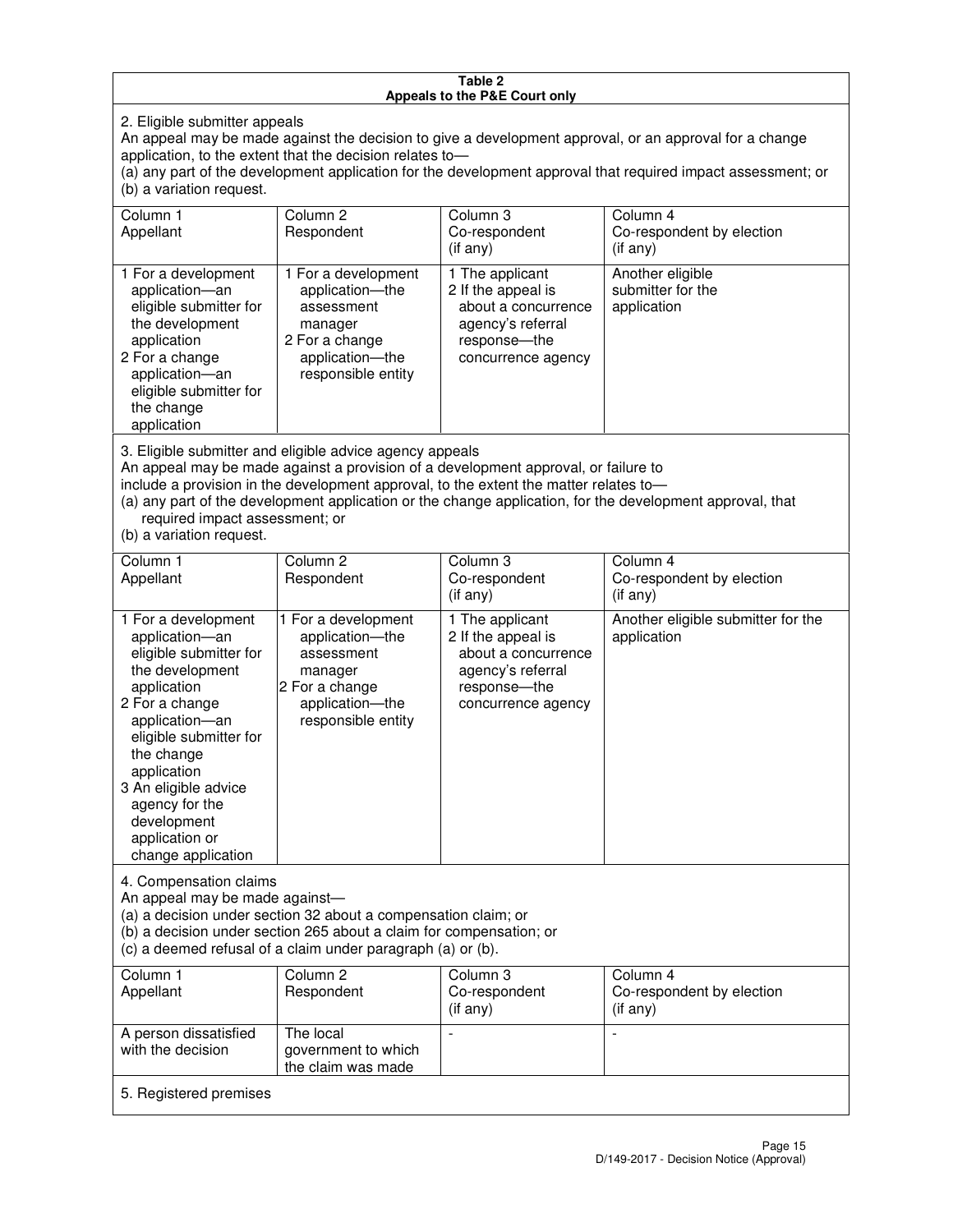| Table 2                                                                                                                                                                                                                                                                                                              |                                   |                                         |                                                                                                                                                                             |  |
|----------------------------------------------------------------------------------------------------------------------------------------------------------------------------------------------------------------------------------------------------------------------------------------------------------------------|-----------------------------------|-----------------------------------------|-----------------------------------------------------------------------------------------------------------------------------------------------------------------------------|--|
| Appeals to the P&E Court only<br>An appeal may be made against a decision of the Minister under chapter 7, part 4.                                                                                                                                                                                                   |                                   |                                         |                                                                                                                                                                             |  |
| Column 1                                                                                                                                                                                                                                                                                                             | Column <sub>2</sub>               | Column <sub>3</sub>                     | Column 4                                                                                                                                                                    |  |
| Appellant                                                                                                                                                                                                                                                                                                            | Respondent                        | Co-respondent<br>(if any)               | Co-respondent by election<br>(if any)                                                                                                                                       |  |
| 1 A person given a<br>decision notice about<br>the decision<br>2 If the decision is to<br>register premises or<br>renew the<br>registration of<br>premises-an owner<br>or occupier of<br>premises in the<br>affected area for the<br>registered premises<br>who is dissatisfied<br>with the decision                 | <b>The Minister</b>               | ÷,                                      | If an owner or occupier starts the<br>appeal – the owner of the<br>registered premises                                                                                      |  |
| 6. Local laws<br>An appeal may be made against a decision of a local government, or conditions applied,<br>under a local law about-<br>(a) the use of premises, other than a use that is the natural and ordinary consequence of prohibited<br>development; or<br>(b) the erection of a building or other structure. |                                   |                                         |                                                                                                                                                                             |  |
| Column 1<br>Appellant                                                                                                                                                                                                                                                                                                | Column 2<br>Respondent            | Column 3<br>Co-respondent<br>(if any)   | Column 4<br>Co-respondent by election<br>(if any)                                                                                                                           |  |
| A person who-<br>(a) applied for the<br>decision; and<br>(b) is dissatisfied with<br>the decision or<br>conditions.                                                                                                                                                                                                  | The local government              |                                         |                                                                                                                                                                             |  |
|                                                                                                                                                                                                                                                                                                                      |                                   | Table 3<br>Appeals to the tribunal only |                                                                                                                                                                             |  |
| 1. Building advisory agency appeals<br>An appeal may be made against giving a development approval for building work to the extent the building<br>work required code assessment against the building assessment provisions.                                                                                         |                                   |                                         |                                                                                                                                                                             |  |
| Column 1<br>Appellant                                                                                                                                                                                                                                                                                                | Column <sub>2</sub><br>Respondent | Column 3<br>Co-respondent<br>(if any)   | Column 4<br>Co-respondent by election<br>(if any)                                                                                                                           |  |
| A building advisory<br>agency for the<br>development application<br>related to the approval                                                                                                                                                                                                                          | The assessment<br>manager         | The applicant                           | 1 A concurrence agency for the<br>development application<br>related to the approval<br>2 A private certifier for the<br>development application<br>related to the approval |  |
| 3. Certain decisions under the Building Act and the Plumbing and Drainage Act<br>An appeal may be made against a decision under-<br>(a) the Building Act, other than a decision made by the Queensland Building and Construction Commission; or<br>(b) the Plumbing and Drainage Act, part 4 or 5.                   |                                   |                                         |                                                                                                                                                                             |  |
| Column 1<br>Appellant                                                                                                                                                                                                                                                                                                | Column <sub>2</sub><br>Respondent | Column 3<br>Co-respondent<br>(if any)   | Column 4<br>Co-respondent by election<br>(if any)                                                                                                                           |  |